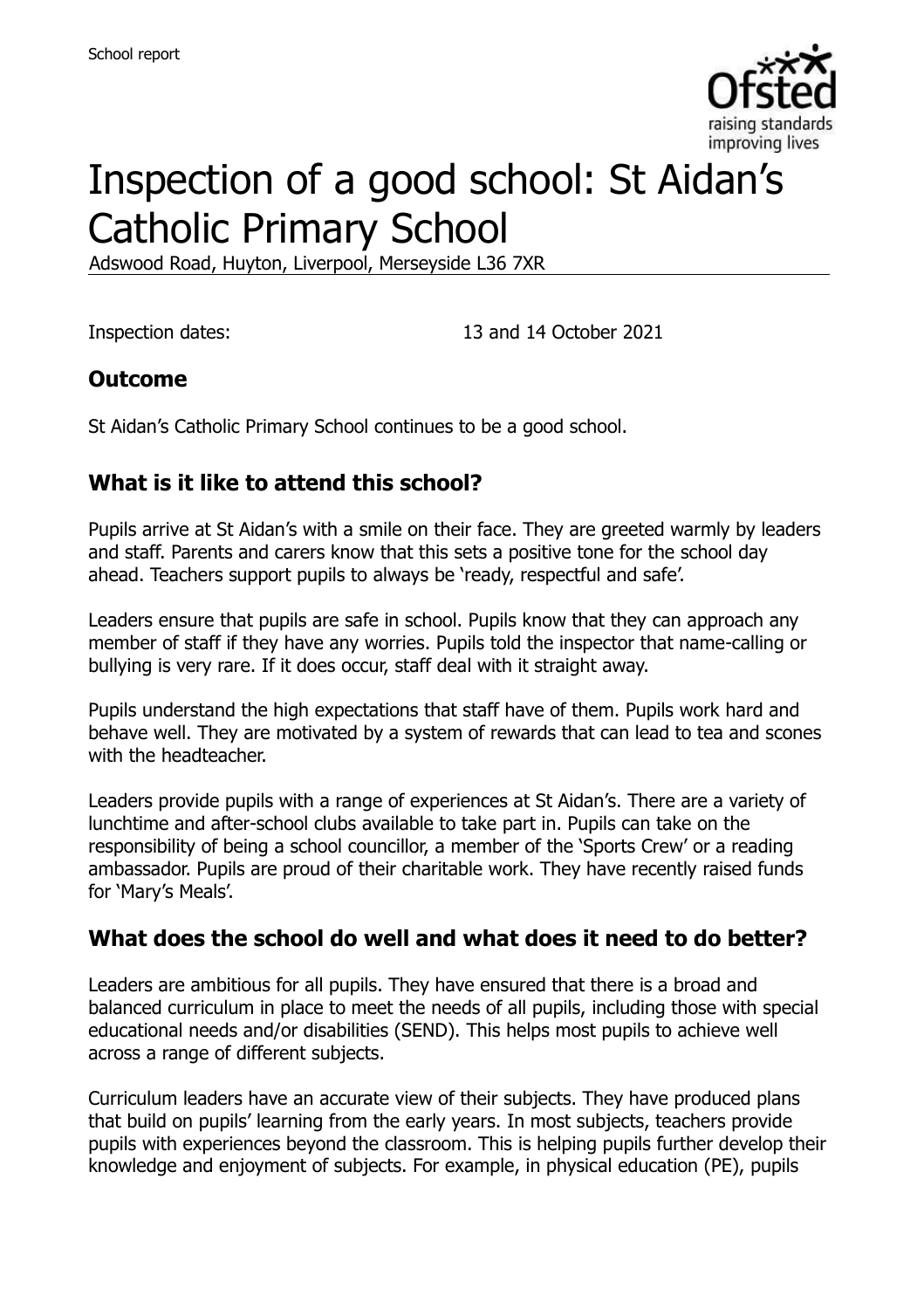

regularly take part in a variety of sporting competitions with other schools across the borough. This is enabling them to apply practised skills in real-life situations.

Until recently, a small number of subjects were less well developed. Staff had been unable to access training for these subjects due to delays caused by the COVID-19 pandemic. This meant that teaching in these subjects was less effective. Subject leaders have ensured that staff are now receiving the training to put these subjects back on track.

Leaders prioritise the teaching of reading. They have ensured that staff are appropriately trained. Children develop their vocabulary through songs, rhymes and stories as soon as they enter the Nursery class. They listen attentively to their teachers. As a result, children get off to a flying start. Across the early years and key stage 1, teachers' wellplanned sessions are developing pupils' phonics knowledge effectively. However, the books that pupils read do not always closely match the sounds that they know. A few pupils struggle to read many of the words. This is impeding the rate at which some pupils can become fluent readers.

Pupils enjoy reading. They can choose from a range of texts in their well-stocked classroom library or the main school library. Older pupils explained that they love listening to their teachers read to them. Teachers use carefully selected texts to engage pupils in comprehension activities. These are helping to develop pupils' skills and confidence. Pupils throughout key stage 2 are able to use a range of complex vocabulary in their work across the curriculum.

Pupils behave well across the school. They are well-mannered and hold open classroom doors for visitors. Pupils have positive attitudes to learning. In the early years, children quickly establish effective classroom behaviours. This is preparing them well for their learning in key stage 1 and beyond.

Leaders and teachers quickly identify the specific needs of pupils with SEND. Staff are trained to meet these needs effectively. As a result, teachers are able to adapt their teaching so that pupils with SEND are included in all learning. They achieve as well as others in the school.

Pupils understand the importance of tolerance. They have a wide knowledge of other faiths and cultures. Pupils can maturely discuss the negative impact of racism in society. They explained that 'in our school, everybody is accepted'.

Leaders welcome the challenge and support that governors provide. Governors check to ensure that pupils are receiving the education and experiences that they deserve. Staff are proud to be part of the St Aidan's family. They appreciate the care and consideration that leaders show for their workload and well-being.

#### **Safeguarding**

The arrangements for safeguarding are effective.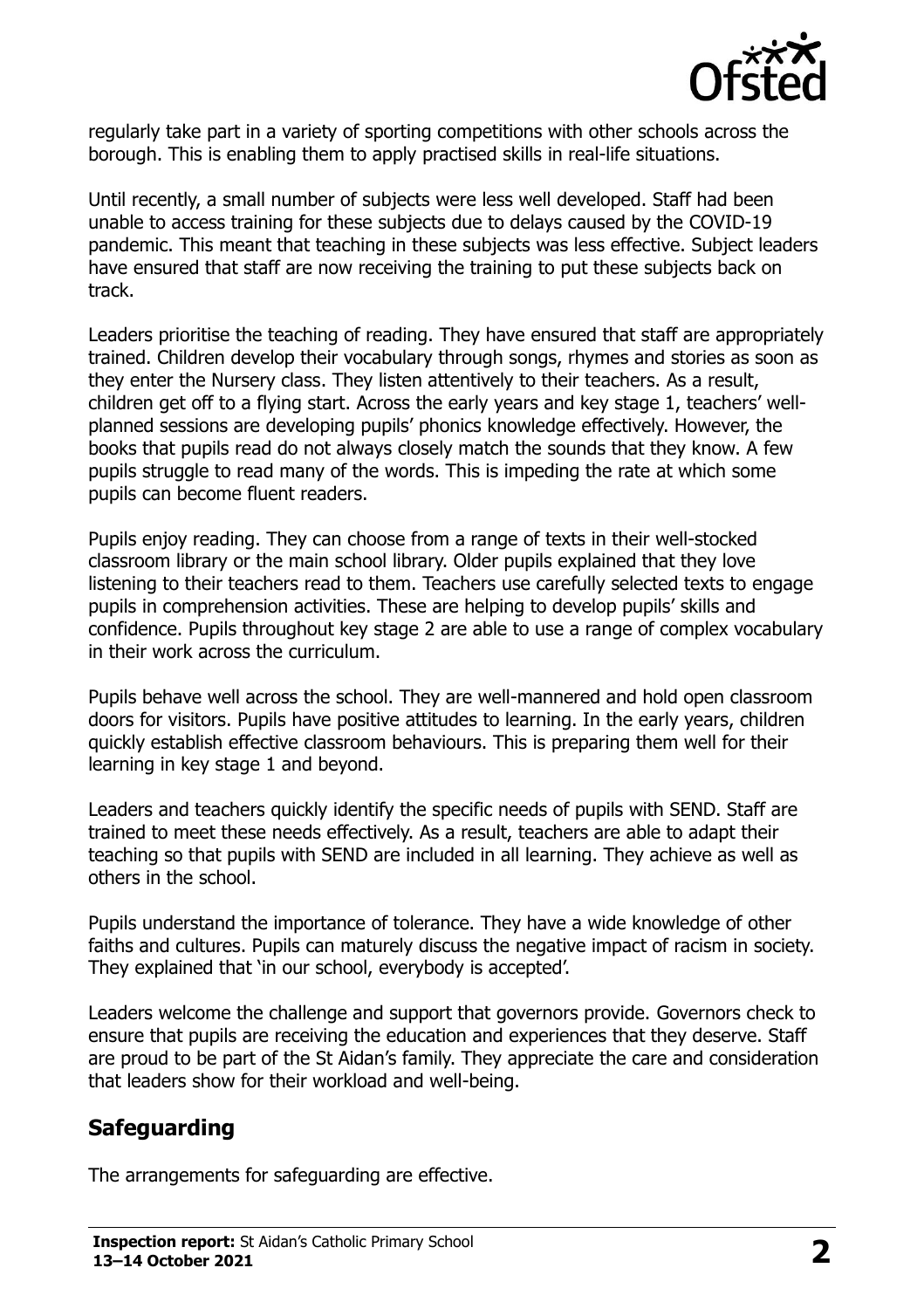

Staff know the pupils and their families well. Leaders ensure that all staff are regularly trained in safeguarding. Staff are vigilant to any changes that may give them cause for concern. All staff are encouraged to report any concerns, no matter how small. Leaders work effectively with outside agencies to provide support for families where appropriate.

Teachers ensure that pupils are alert to any dangers in their local area. Pupils are taught how to keep themselves safe, both outside school and online.

#### **What does the school need to do to improve?**

## **(Information for the school and appropriate authority)**

■ The books used to help some younger pupils learn to read are not always matched closely enough to the sounds that they know. This means that they are spending too much time having to decode the majority of the words in a book. As a result, their ability to become a fluent reader, and their understanding of the text, is being hampered. Leaders need to ensure that books are more carefully matched to the sounds that each pupil knows.

#### **Background**

When we have judged a school to be good, we will then normally go into the school about once every four years to confirm that the school remains good. This is called a section 8 inspection of a good or outstanding school, because it is carried out under section 8 of the Education Act 2005. We do not give graded judgements on a section 8 inspection. However, if we find evidence that a school would now receive a higher or lower grade, then the next inspection will be a section 5 inspection. Usually this is within one to two years of the date of the section 8 inspection. If we have serious concerns about safeguarding, behaviour or the quality of education, we will deem the section 8 inspection as a section 5 inspection immediately.

This is the first section 8 inspection since we judged the school to be good in September 2016.

#### **How can I feed back my views?**

You can use [Ofsted Parent View](https://parentview.ofsted.gov.uk/) to give Ofsted your opinion on your child's school, or to find out what other parents and carers think. We use information from Ofsted Parent View when deciding which schools to inspect, when to inspect them and as part of their inspection.

The Department for Education has further quidance on how to complain about a school.

If you are the school and you are not happy with the inspection or the report, you can [complain to Ofsted.](https://www.gov.uk/complain-ofsted-report)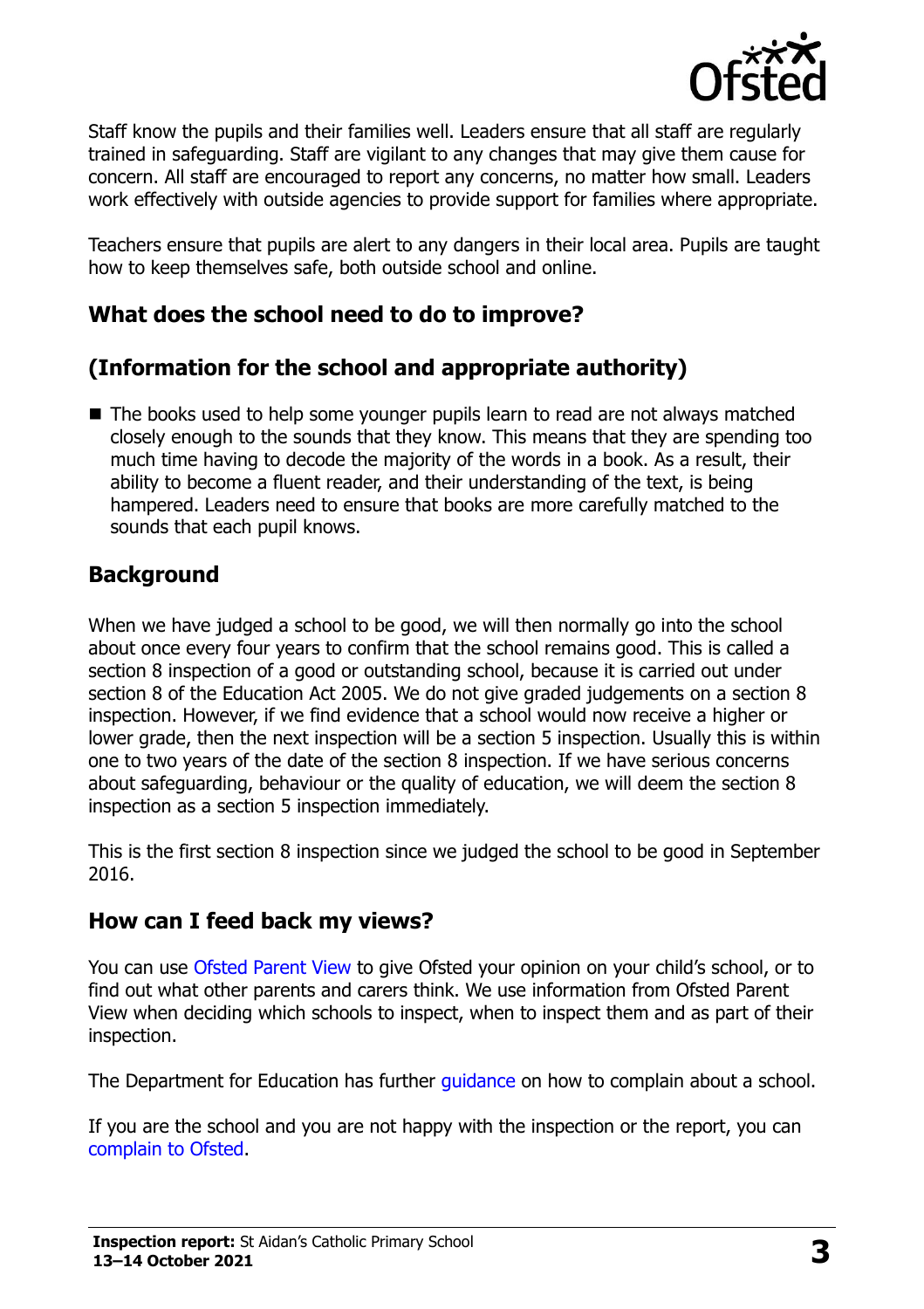

## **Further information**

You can search for [published performance information](http://www.compare-school-performance.service.gov.uk/) about the school.

In the report, '[disadvantaged pupils](http://www.gov.uk/guidance/pupil-premium-information-for-schools-and-alternative-provision-settings)' refers to those pupils who attract government pupil premium funding: pupils claiming free school meals at any point in the last six years and pupils in care or who left care through adoption or another formal route.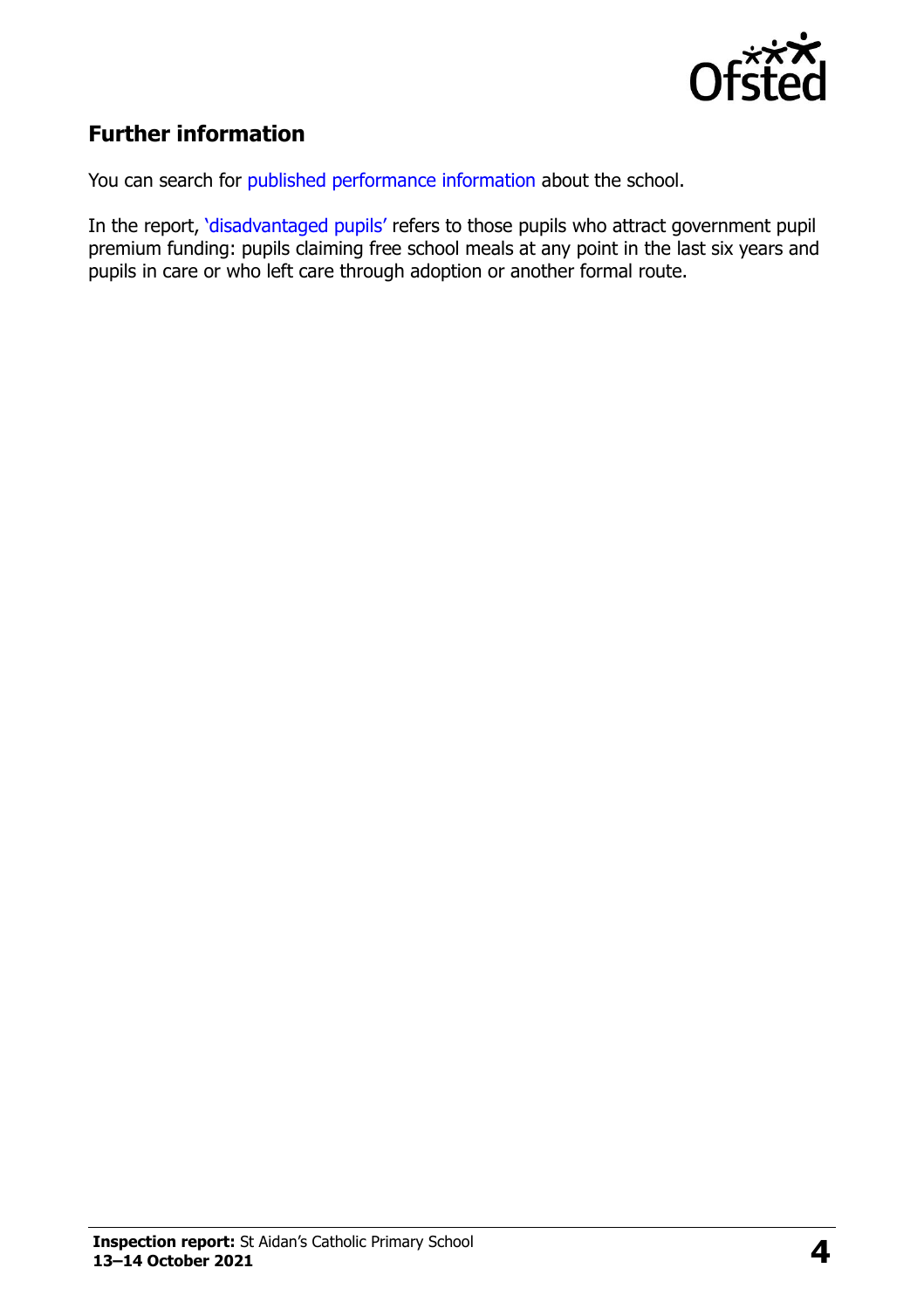

#### **School details**

| Unique reference number             | 104463                                                                 |
|-------------------------------------|------------------------------------------------------------------------|
| <b>Local authority</b>              | Knowsley Metropolitan Borough Council                                  |
| <b>Inspection number</b>            | 10200000                                                               |
| <b>Type of school</b>               | Primary                                                                |
| <b>School category</b>              | Voluntary aided                                                        |
| Age range of pupils                 | 3 to 11                                                                |
| <b>Gender of pupils</b>             | Mixed                                                                  |
| Number of pupils on the school roll | 218                                                                    |
| <b>Appropriate authority</b>        | The governing body                                                     |
| <b>Chair of governing body</b>      | Paul Hudson                                                            |
| <b>Headteacher</b>                  | Michael Boland                                                         |
| Website                             | www.staidanscatholicprimary.com                                        |
| Date of previous inspection         | 13 and 14 September 2016, under section<br>5 of the Education Act 2005 |

## **Information about this school**

- Since the previous inspection, a new headteacher and deputy headteacher have been appointed.
- This is a voluntary aided Catholic primary school. The school had its most recent section 48 inspection in January 2016.
- The school does not make use of any alternative provision.
- The governing body manages the before-school club provision.

## **Information about this inspection**

- During the inspection, the inspector held meetings with the headteacher, deputy headteacher and two members of the governing body, including the chair of governors.
- The inspector carried out deep dives in reading, mathematics and PE. This involved visiting lessons with subject leaders, discussing curriculum plans, talking to pupils and teachers, and looking at pupils' work.
- The inspector held discussions with the subject leaders for history and art and design. He also observed pupils reading to a familiar adult.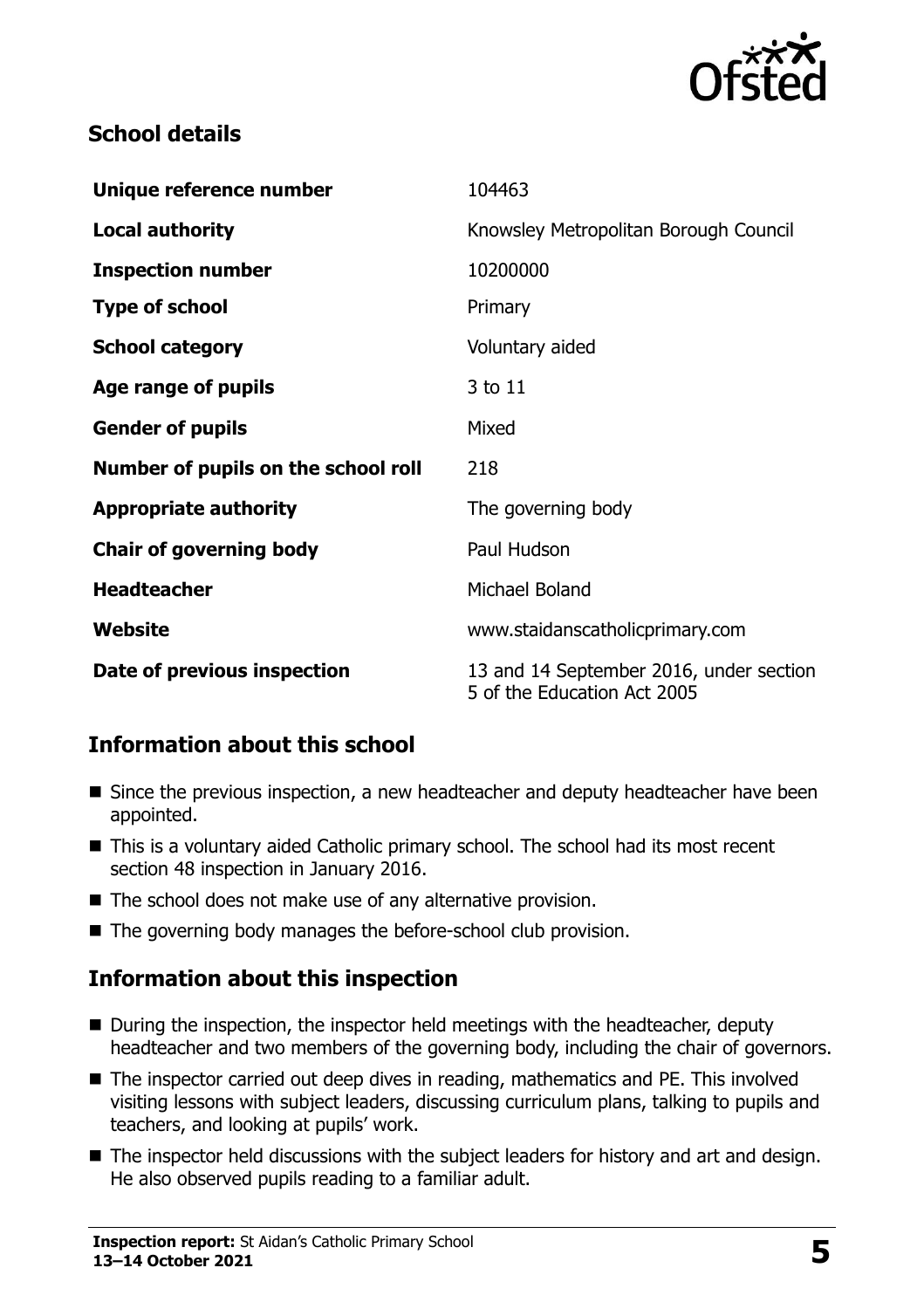

- The inspector considered the responses to Parent View, Ofsted's online questionnaire, and spoke to parents at the start of the school day. He also reviewed the responses to the staff survey.
- The inspector observed pupils' behaviour at playtimes, lunchtime and during lessons. Pupils also talked to the inspector about their views on their school.
- This was the first routine inspection the school received since the COVID-19 pandemic began. The inspector discussed the impact of the pandemic with school leaders and has taken that into account in his evaluation.

#### **Inspection team**

John Tomlinson, lead inspector Her Majesty's Inspector